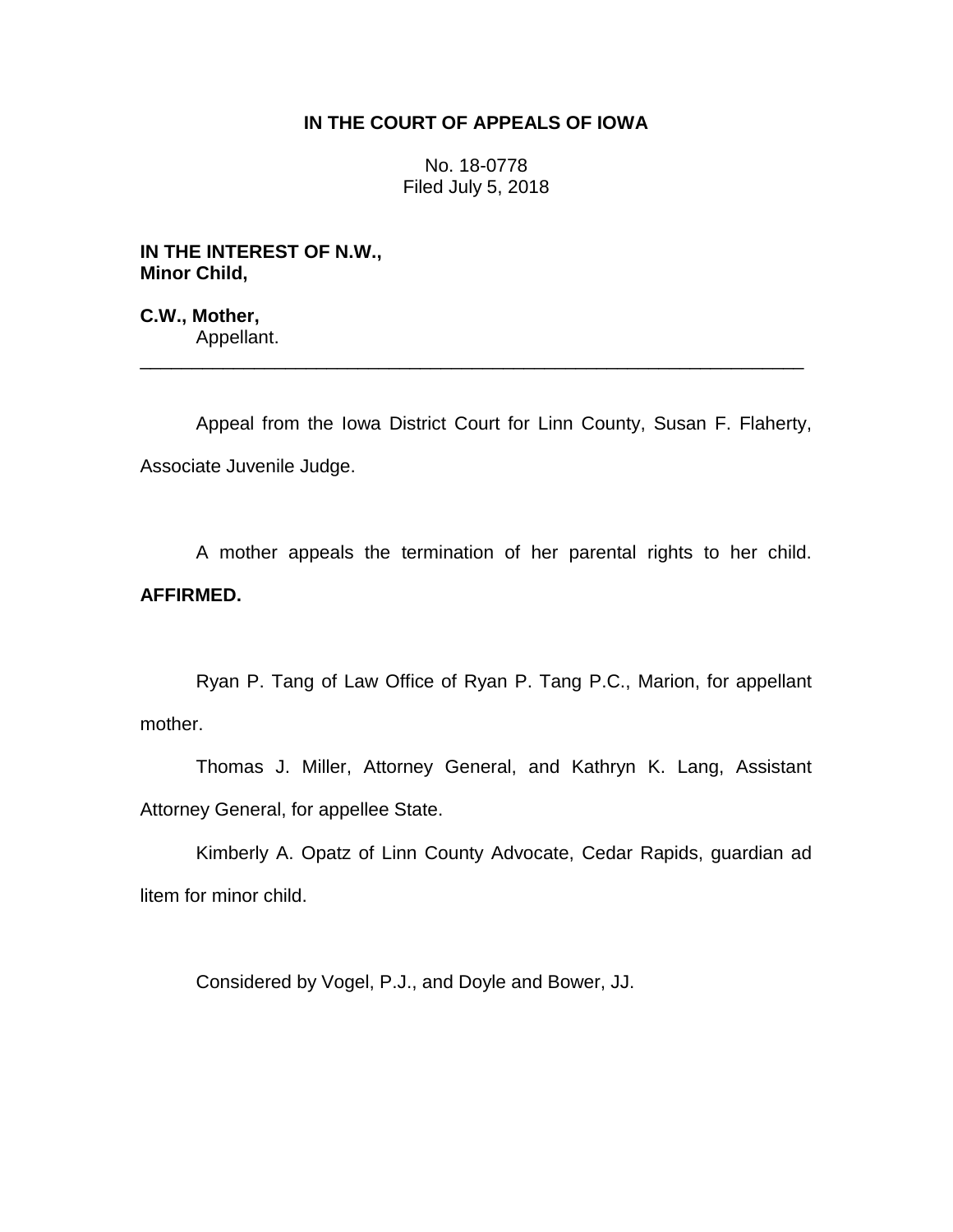**DOYLE, Judge.**

A mother appeals the termination of her parental rights to her child, N.W., arguing the State failed to prove the grounds for termination by clear and convincing evidence and termination is not in the child's best interests. We review these claims de novo. *See In re A.M*., 843 N.W.2d 100, 110 (Iowa 2014). In doing so, we are not bound by the juvenile court's findings of fact, although we give them weight, especially those concerning witness credibility. *See id.*

N.W. was removed from the mother's care shortly after birth due to concerns about the mother's substance abuse. Although the mother's older child had been adjudicated to be a child in need of assistance (CINA) in 2016 due to the mother's use of methamphetamine while the child was in her care, the mother had failed to engage in substance-abuse treatment before N.W.'s birth. The mother tested positive for methamphetamine and cocaine while pregnant with N.W., and N.W. tested positive for methamphetamine and cocaine at birth.

The juvenile court adjudicated N.W. to be a CINA. When the mother failed to address her substance-abuse issues during the CINA proceedings, the State filed a petition seeking to terminate the mother's parental rights to N.W. Following a hearing, the juvenile court terminated the mother's parental rights to N.W. pursuant to Iowa Code section 232.116(1)(h) (2017).

In order to terminate parental rights, the juvenile court must first find clear and convincing evidence supporting one of the grounds for termination listed under Iowa Code section 232.116(1). *See In re D.W.*, 791 N.W.2d 703, 706 (Iowa 2010). To terminate a parent's rights under section 232.116(1)(h), clear and convincing evidence must establish the following:

2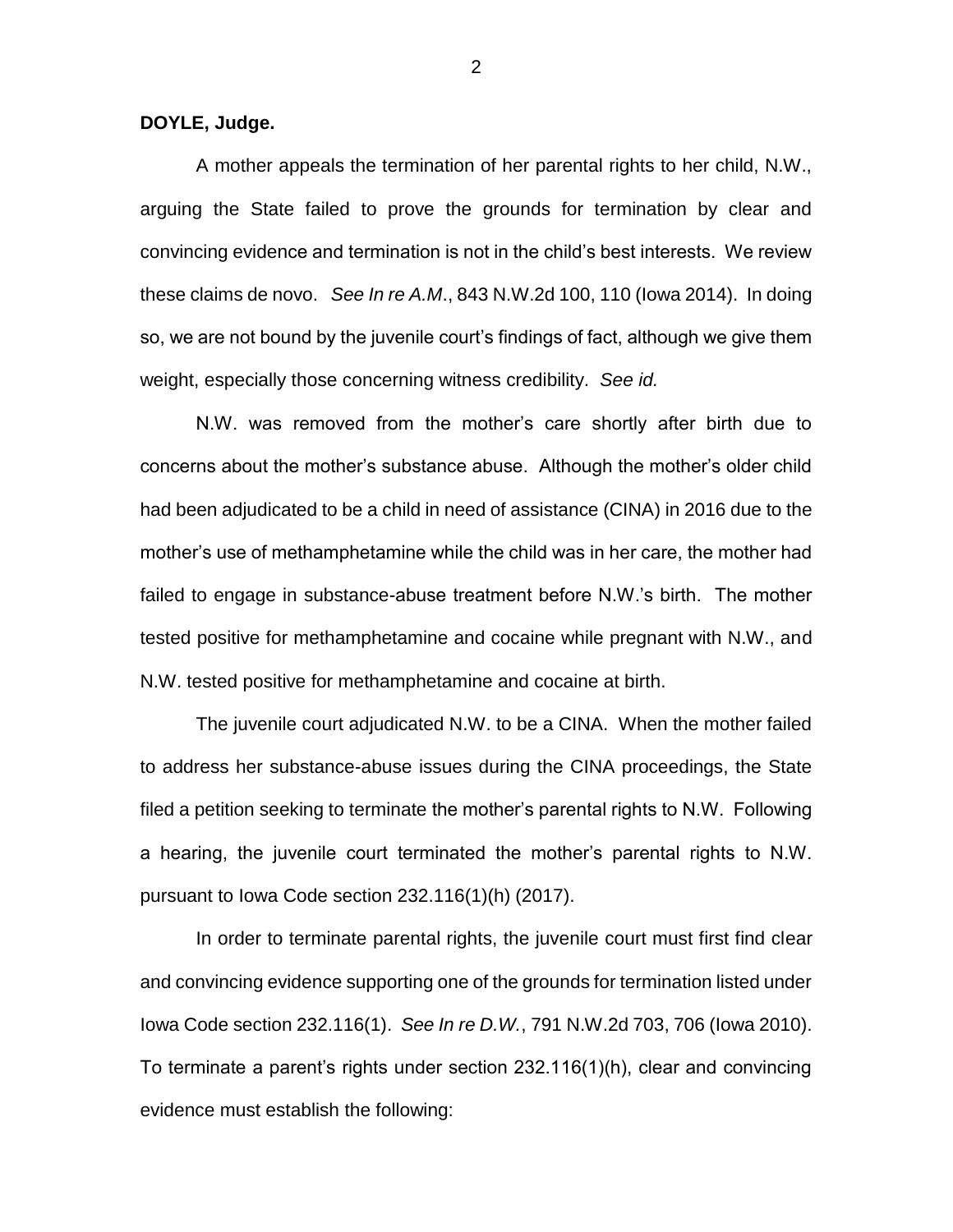(1) The child is three years of age or younger.

(2) The child has been adjudicated a [CINA] pursuant to section 232.96.

(3) The child has been removed from the physical custody of the child's parents for at least six months of the last twelve months, or for the last six consecutive months and any trial period at home has been less than thirty days.

(4) There is clear and convincing evidence that the child cannot be returned to the custody of the child's parents as provided in section 232.102 at the present time.

The mother does not dispute there is sufficient evidence to support the first three requirements for termination under section 232.116(1)(h). Instead, she challenges the sufficiency of the evidence supporting the fourth requirement, claiming that "with the aid of services offered through the Department [of Human Services (DHS)]," custody could be safely returned to her "under the protective supervision of the [DHS]." The question is whether returning the child to the mother at the time of the termination hearing would expose the child to the kind of harm that would lead to a CINA adjudication. *See* Iowa Code § 232.116(1)(h)(4) (requiring proof the child could not be returned to the parents "as provided in section 232.102 at the present time"); *D.W.*, 791 N.W.2d at 707 (interpreting the term "at the present time" to mean "at the time of the termination hearing"); *In re M.M*., 483 N.W.2d 812, 814 (Iowa 1992) ("[A] child cannot be returned to the parent under Iowa Code section 232.102 if by doing so the child would be exposed to any harm amounting to a new [CINA] adjudication.").

Clear and convincing evidence shows the child could not be returned to the mother's care at the time of the termination hearing without exposing the child to harm that would lead to a CINA adjudication. The mother was in a residential treatment program at the time the termination hearing was held on January 19,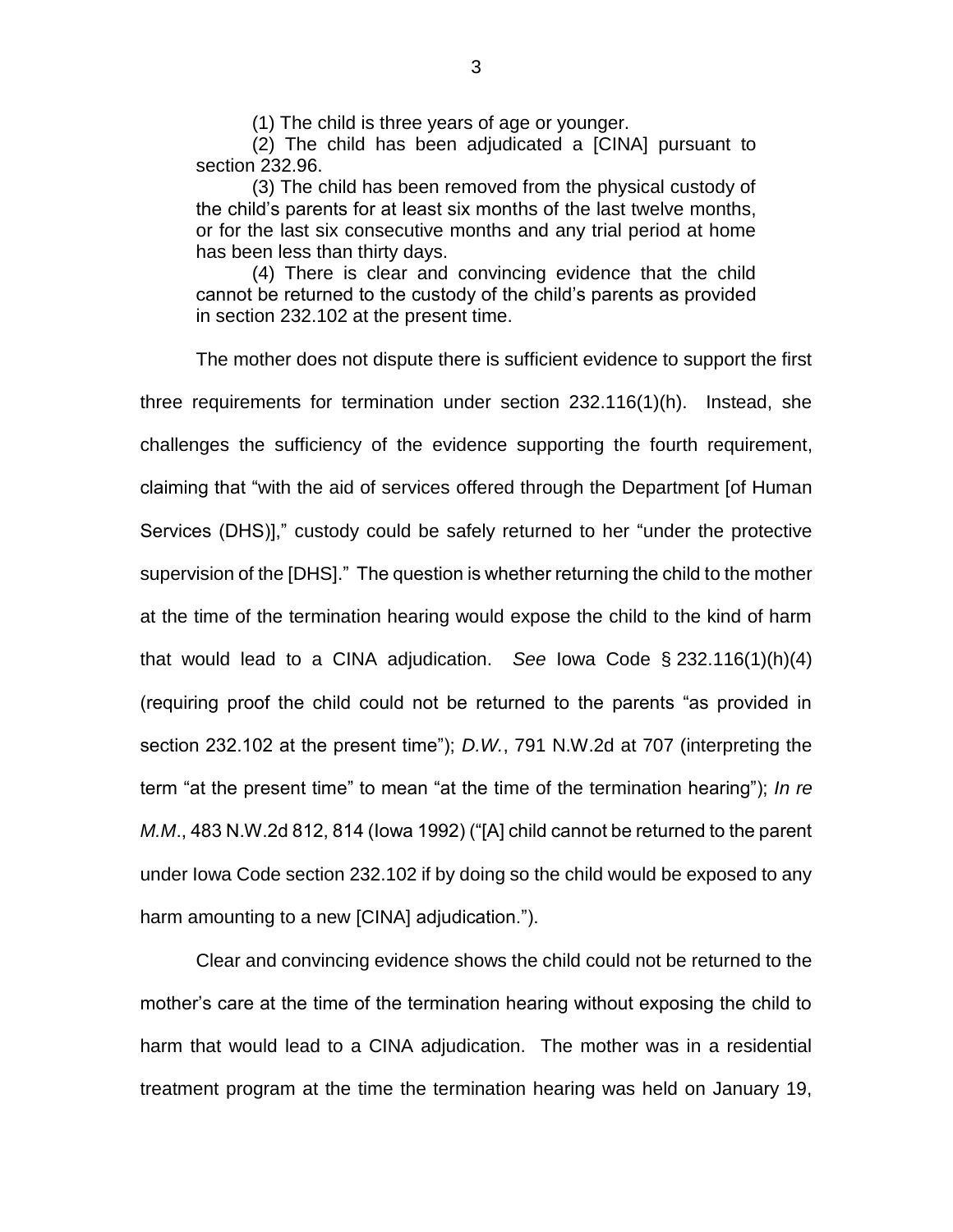2018. She had only begun the program on January 9, 2018, at which time she tested positive for amphetamine. She was expected to remain in treatment until February 7, 2018. In light of the mother's lengthy history of substance abuse and denial of the same, this meager start in addressing her substance-abuse issues on the eve of termination is insufficient to support a finding the child could be returned safely to the mother's care.

We next turn to the mother's claim that termination is not in N.W.'s best interests. In making the best-interests determination, the primary considerations are "the child's safety," "the best placement for furthering the long-term nurturing and growth of the child," and "the physical, mental, and emotional condition and needs of the child." *In re P.L.*, 778 N.W.2d 33, 37 (Iowa 2010) (quoting Iowa Code § 232.116(2)). The "defining elements in a child's best interest" are the child's safety and "need for a permanent home." *In re J.E*., 723 N.W.2d 793, 802 (Iowa 2006) (Cady, J., concurring specially).

The mother argues that termination would be "detrimental" to N.W., citing section 232.116(3)(c) (stating the court need not terminate parental rights if it finds clear and convincing evidence that the termination would be detrimental to the child due to the closeness of the parent-child relationship). The record does not support her assertion. N.W. was removed from the mother's care at two days of age and has never been returned to the mother's home. The mother's only contact with N.W. during N.W.'s short life has been during supervised visits. N.W.'s need for permanency and safety outweigh any possible negative effects from terminating the mother's parental rights. Termination is in N.W.'s best interests.

4